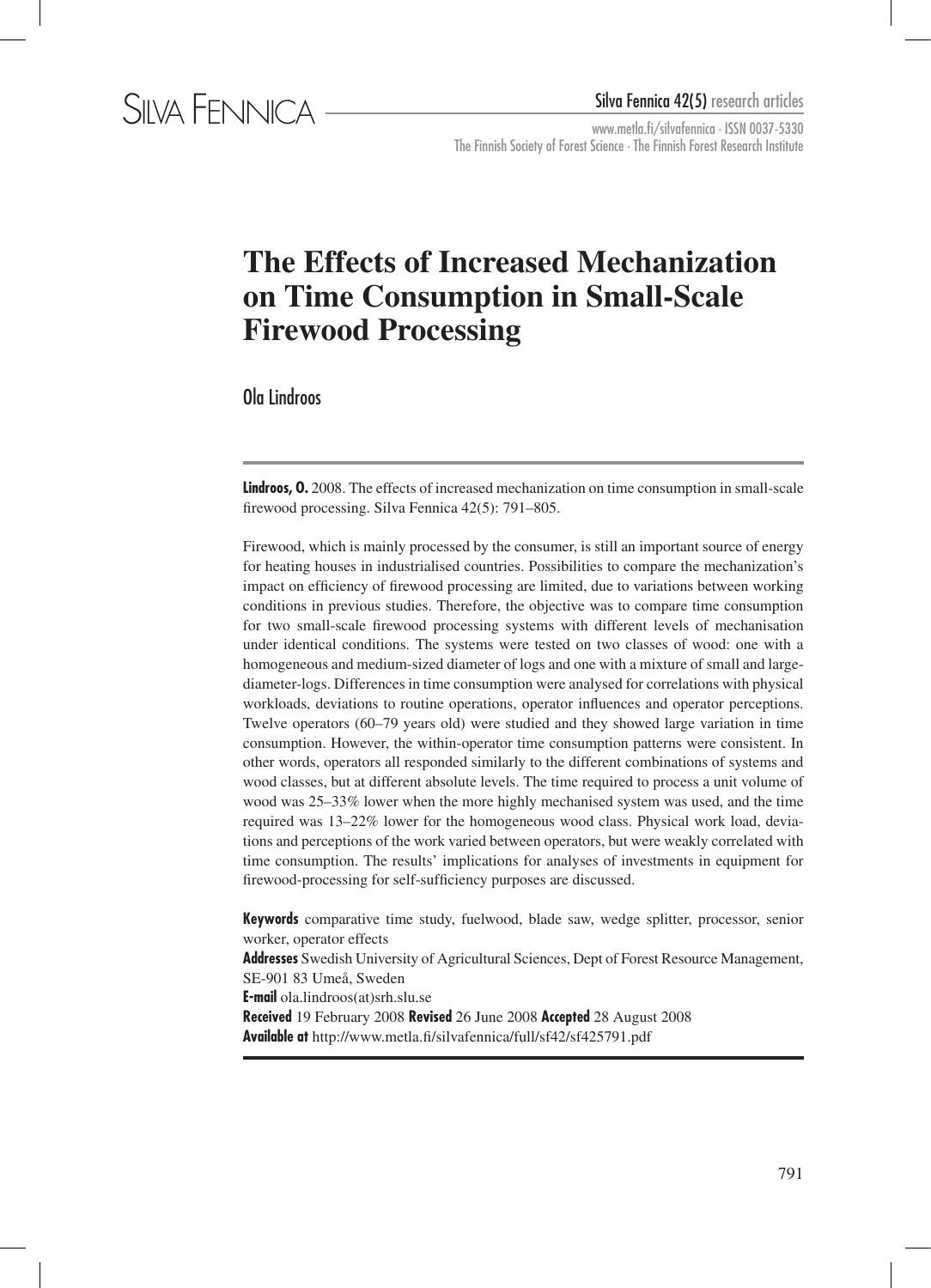# **1 Introduction**

Situations where working practices are still labour-intensive in industrialised countries are often those where labour costs and/or investment capacities are low. This notably applies to sectors dominated by people motivated by a desire to be self-sufficient for given products including, to a certain extent, forestry in the Nordic countries. Industrial forestry was subject to rapid mechanisation in the last half of the 20th century, leading to equipment such as modern harvesters and forwarders, while mechanisation of the self-employed family forestry sector proceeded more slowly (Lindroos et al. 2005). Nevertheless, small-scale forest equipment has developed simultaneously with its large-scale equivalents through adapting and implementing new technical solutions for small-scale applications. However, high productivity is also often associated with high purchase costs, so the volume of incomegenerating products per annum needs to be sufficient to warrant its use rather than the use of less productive but less expensive equipment (Gullberg 1991). In cases of self-sufficiency uses, however, the constraints imposed by fixed and often low production volumes restrain investment frames in order to minimize costs (Gullberg 1991).

The mechanization of firewood production can be seen as a parallel, in terms of productivity and investment relations. Firewood production is principally conducted for domestic heating needs, which for a household in the Nordic countries normally amounts to less than  $35 \text{ m}^3$  of solid wood per year (Sundin 1982, Isachsen 1984, Moe 2007). Nevertheless, firewood is highly important, since it supplies 21.6% of the energy required for heating detached houses in Sweden (Statistics Sweden 2003) and accounts for 1.5% of the country's total energy consumption (National Board of Forestry 2005). The firewood production is self-paced, mainly conducted on a leisure time basis, and thus is more project-based than work hour-based. The work generates little or no revenue in terms of actual income, but reduces costs by avoiding purchases of firewood or alternative energy sources. Firewood production is characterised by highly repetitive operations using simple, but potentially dangerous, equipment.

Severe accidents commonly occur (Wilhelmson et al. 2005) and accident rates per work hour are higher than in most other activities (Lindroos et al. 2008). However, little is known about the persons conducting the work, although they have been assumed to be closely related to those engaged in self-employed forestry. Self-employed forest owners in Sweden are predominantly men, a majority is more than 50 years old (Lindroos et al. 2005) and these features also apply to firewood-producing persons, according to a recent survey (Moe 2007). For most kind of professions and work types, persons older than 60 years only constitute a small proportion of the workers. In firewood processing, on the other hand, 31% of the active persons are older than 60 years and they contribute with 43% of the worked hours. In fact, several studies have found that people continue to process firewood beyond the age of 80 years (Lindroos et al. 2008, Wilhelmson et al. 2005, Moe 2007) and the activity's high value in terms of recreation and work satisfaction for people of such high ages has also been noted (Carlsson 2003). Nevertheless, studies of elder workers' efficiency in firewood processing are rare (Table 1).

Annual sales of firewood machines are substantial in Sweden. In 2002 the number of sold new machines amounted to 13211, distributed on 152 models (Lindroos et al. 2005). The most common types are blade cutters, hydraulic wedge splitters and firewood processors (Lindroos 2004). The last of these performs both cutting and splitting, either sequentially in various ways, or simultaneously through cutting and splitting edges. There have been several studies on the productivity of firewood-processing systems with different levels of mechanisation (Table 1). For the partly mechanised system of blade cutter and screw or wedge splitter, 22–86 min is required to process  $1 \text{ m}^3$  solid wood on bark. A processor with a blade cutter and a wedge splitter is a more mechanised system and requires between  $24-46$  min m<sup>-3</sup>, while a large, industrial-oriented processor requires just 7 min m<sup>-3</sup>. However, between-system comparisons and assessments of the effects of mechanization are complicated by variations in the capacities of the machines, raw material, billet dimensions, operators and work organization. Operator numbers are often small in work studies for practical reasons,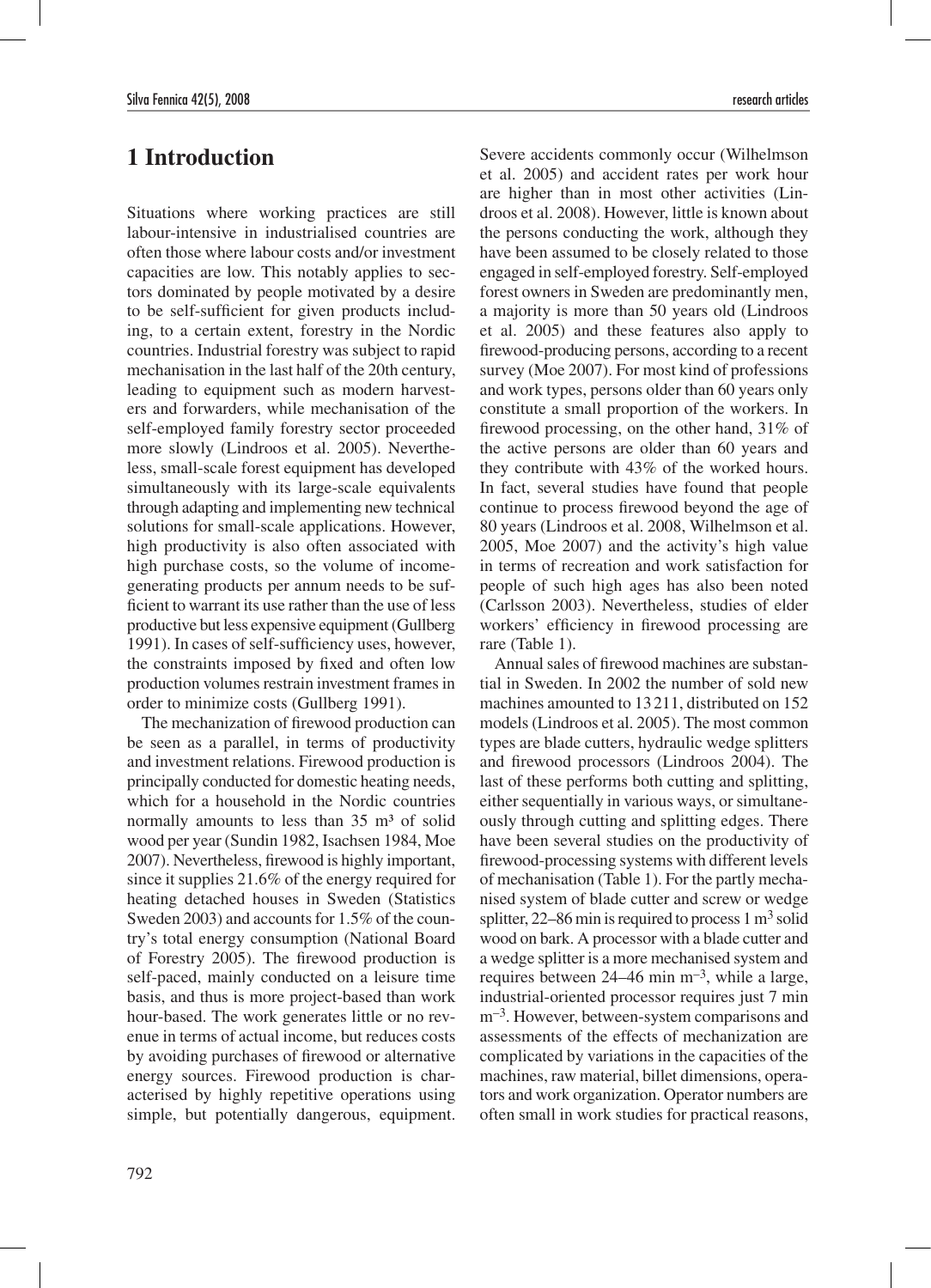| Equipment                                                 | Time<br>consumption<br>$(\text{min m}^{-3})$ | Billet<br>length<br>(cm) | Logs' mean<br>diameter<br>(cm) | Study<br>extent<br>(operators; $m3$ ) | Operators'<br>age<br>(years) | Reference               |
|-----------------------------------------------------------|----------------------------------------------|--------------------------|--------------------------------|---------------------------------------|------------------------------|-------------------------|
| Chain saw and:                                            |                                              |                          |                                |                                       |                              |                         |
| $-$ axe                                                   | 60.0                                         | 35 & 50                  | 12                             | 2; 2.2                                | $25 - 35$                    | (Granqvist 1993)        |
| - wedge splitter                                          | 43.5                                         | 50                       | 14                             | 2; 1.6                                | $25 - 35$                    | (Granqvist 1993)        |
| Blade cutter and:                                         |                                              |                          |                                |                                       |                              |                         |
| $-$ axe                                                   | 93.6                                         | 35                       |                                | 8; 7.8                                | $34 - 59$                    | (Liss 1996)             |
| - screw splitter                                          | 85.7 & 64.0                                  | 33                       | 10 & 15                        | 2; 1.1                                |                              | (Kärhä & Jouhiaho 2003) |
|                                                           | 47.6 & 40.5                                  | 35 & 50                  | 11                             | $2; 1.3 \& 1.6$                       | $25 - 35$                    | (Granqvist 1993)        |
|                                                           | 42.9 & 31.6                                  | 25                       | $10 \& 15$                     | $-$ ; 0.3                             |                              | (Swartström 1986)       |
| - wedge splitter                                          | 42.9 & 22.2                                  | 25                       | 10 & 15                        | $-$ ; 0.3                             |                              | (Swartström 1986)       |
| Processor with blade cutter and wedge splitter:           |                                              |                          |                                |                                       |                              |                         |
|                                                           | 46.2 & 42.9                                  | 30 & 45                  | $10 - 15$                      | $-$ ; 15                              |                              | (Uppgård 1996)          |
|                                                           | 37.5 & 19.4                                  | 25                       | $10 \& 15$                     | $-$ ; 0.3                             |                              | (Swartström 1986)       |
|                                                           | 30.0 & 18.8                                  | 50                       | 10 & 15                        | 1:0.9                                 | $\overline{\phantom{m}}$     | (Björheden 1989)        |
|                                                           | 26.2 & 13.7                                  | 33                       | $10 \& 15$                     | 2:42.5                                |                              | (Kärhä & Jouhiaho 2003) |
|                                                           | 24.2 & 25.6                                  | 35 & 50                  | 13                             | $2: 2.5 \& 2.7$                       | $25 - 35$                    | (Granqvist 1993)        |
|                                                           | $7.1\& 6.7$                                  | 40                       | 18 & 21                        | 1; 8.3 & 8.7                          |                              | (Folkema 1983)          |
| Processor with simultaneously cutting and splitting edge: |                                              |                          |                                |                                       |                              |                         |
|                                                           | 54.5 & 28.6                                  | 40                       | $10 \& 15$                     | $-$ ; 0.3                             |                              | (Swartström 1986)       |
|                                                           | 30.0 & 14.3                                  | 30 & 50                  | $10 - 15$                      | $-$ ; 15                              |                              | (Uppgård 1996)          |
|                                                           | 22.8 & 18.9                                  | 36 & 48                  | 12                             | $2; 3.2 \& 2.6$                       | $25 - 35$                    | (Granqvist 1993)        |
|                                                           | 22.2 & 37.5                                  | 40                       | 10 & 15                        | $-$ ; 0.3                             |                              | (Swartström 1986)       |
|                                                           | 7.9                                          | 45                       | 10                             | 2; 23.1                               |                              | (Jouhiaho 2004)         |

**Table 1.** Reported productivity in firewood processing work studies.

 $-$  = missing data

even though operator effects are considerable (e.g. Hansson 1965, Björheden 2001, Ovaskainen et al. 2004) and might invalidate generalisations of the results. Strategies applied to account for these variations in the Nordic countries have involved the use of relative, within-operator productivity comparisons (Harstela 1988). Such strategies may account for within-operator variability, but yet, knowledge of some of the other variables' effects in previous studies is limited. Raw material differences, for example, have mainly been studied in terms of logs within given diameter classes, although logs of varying diameters are likely to be handled together in normal small-scale production. Furthermore, productivity studies have often focused on commercial production of firewood (e.g. Folkema 1983, Borschmann and Poynter 2003, Jouhiaho 2004), in which the productivity and economic parameters are generally very different from those that apply to small-scale family forestry. When focussing on small-scale production, studies have compared firewood

with alternative sources of fuel for house heating (Isachsen 1984) rather than choices of processing system. Increased levels of mechanisation in systems often imply increased complexity, and thus possibly higher sensitivity to deviations (i.e. errors and malfunctions). Deviations in planned production procedures have been studied to some extent in firewood processing (Björheden 1989, Etting 2002), but have not been quantified and their effects on processing efficiency have not been considered.

The objective of this study was to compare time consumption for two small-scale firewood processing systems with different levels of mechanisation. Differences were analysed for correlations to raw material features, physical workloads, work deviations, operator influences and operator perceptions. The study was conducted with operators of age 60–79 years old, in order to also provide lacking productivity data for this large category of firewood processing workers.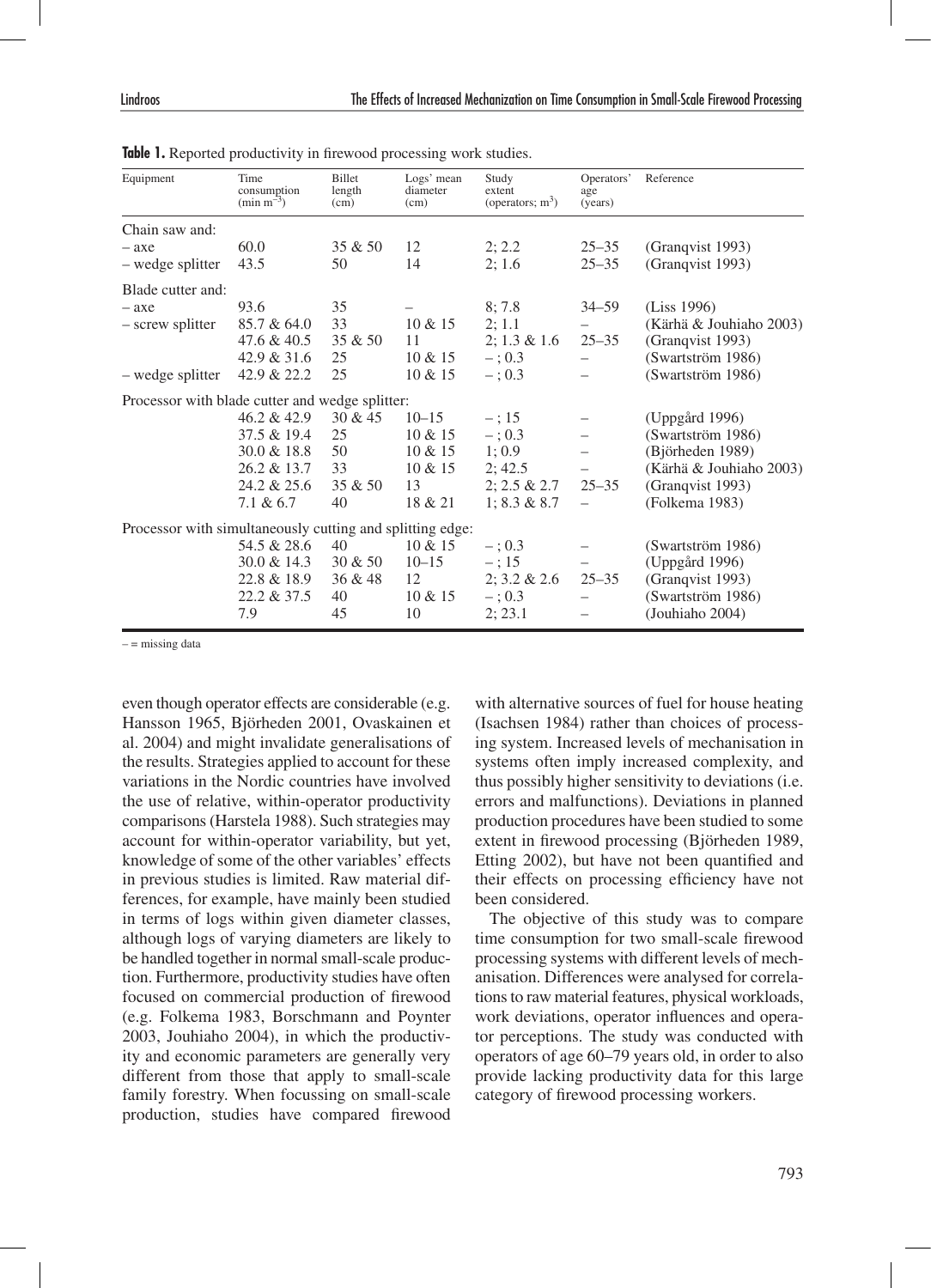# **2 Material and Methods**

Two systems were studied; one including two machines and the other including just one machine. Wood of two classes was processed in tests with each machine, resulting in six treatments (3 machines  $\times$  2 wood classes). Each day was divided into three 90-minute shifts and an individual operator worked on all treatments over a two-day period. In total, 12 operators were randomly assigned to treatment orders and work days.

The first system consisted of a blade saw and a hydraulic wedge splitter, hereafter called cutter and splitter. The whole system is called system *cut-split*, with which the two steps in the processing were conducted separately in both time and space. The second system consisted of a firewood processor, hereafter called processor or as a system, system *proc*. The main machine components were identical with those in system *cut-split* (Table 2), but integrated in its design. Hence, the two processing steps were separated in time but integrated spatially. A chunk that was cut off a log fell into the machine's splitting department and the operator actuated the splitting and waited until it had been split before the next cutting. Manual loading of chunks to be split was thus avoided. All three machines were electrically powered and produced by Lennartsfors AB, Sweden (Table 2). Two machine modifications were made prior to the study. The cutter and

splitter's log loading roller at the end of the log carriage was moved 30 cm beyond its original maximum extended position, to allow it to handle the long logs used in the study. To harmonize with the splitter's four-splitting axe, the processor's axe centre was adjusted to a lowest height of 10 cm. During operation, both systems were used conjunctly with a conveyor, which removed the work's end products. The two conveyors used were of the same model (108) and produced by Lennartsfors AB, Sweden. The conveyor belts' angle of inclination was 33° and the horizontal transport distance was 3.6 m.

Two operators worked simultaneously during each study day. To allow this, two equivalent working stations were used (Fig. 1). Each operator worked at the same station throughout the study. Thus, the machines were moved between stations in a pre-determined order during each work day. The distance between the two working station was 14 m and a tarpaulin prevented visual contact. Between each working day's three shifts, 95 min (standard deviation (SD) 17, interval 64–131) of rest with sustenance was taken. Operators had at least one day's rest between workdays.

The study was conducted between 11 November and 2 December 2005 in Vindeln, Northern Sweden (64°12 N, 19°43 E), in an illuminated (>125 lux at work height) building with asphalted ground and roofing, but no walls. The air temperature during the study was  $-3^{\circ}$ C (SD 4 $^{\circ}$ C). At each work station, the same log loading table was used for both the cutter and processor. Two

| Feature                                | System cut-split |          | System proc |  |
|----------------------------------------|------------------|----------|-------------|--|
|                                        | Cutter           | Splitter | Processor   |  |
| Model <sup>a</sup>                     | 114              | 60E      | 2000E       |  |
| Maximum power (kW)                     | 4                | 4        | 4           |  |
| Hydraulic pushing force (kN)           | n.a.             | 69       | 69          |  |
| Hydraulic piston's stroke time (s)     |                  |          |             |  |
| - full length extension and retraction | n.a.             | 4        | 4           |  |
| Circular blade diameter (mm)           | 700              | n.a.     | 700         |  |
| Maximum cutting diameter (cm)          |                  |          |             |  |
| $-$ with/without re-cut                | 35/23            | n.a.     | 35/23       |  |
| Maximum splitting length (cm)          | n.a.             | 60       | 60          |  |
| Work height (cm)                       | 87.5             | 76.0     | 87.5        |  |
| Mass (kg)                              | 140              | 131      | 272         |  |
| Purchase price $(\epsilon)$ b          | 905              | 932      | 2843        |  |

**Table 2.** Data on firewood processing machines in the study.

<sup>a</sup> All models were made by Lennartsfors AB, Sweden. <sup>b</sup> Year 2005, value added tax and freight excluded; n.a. = not applicable.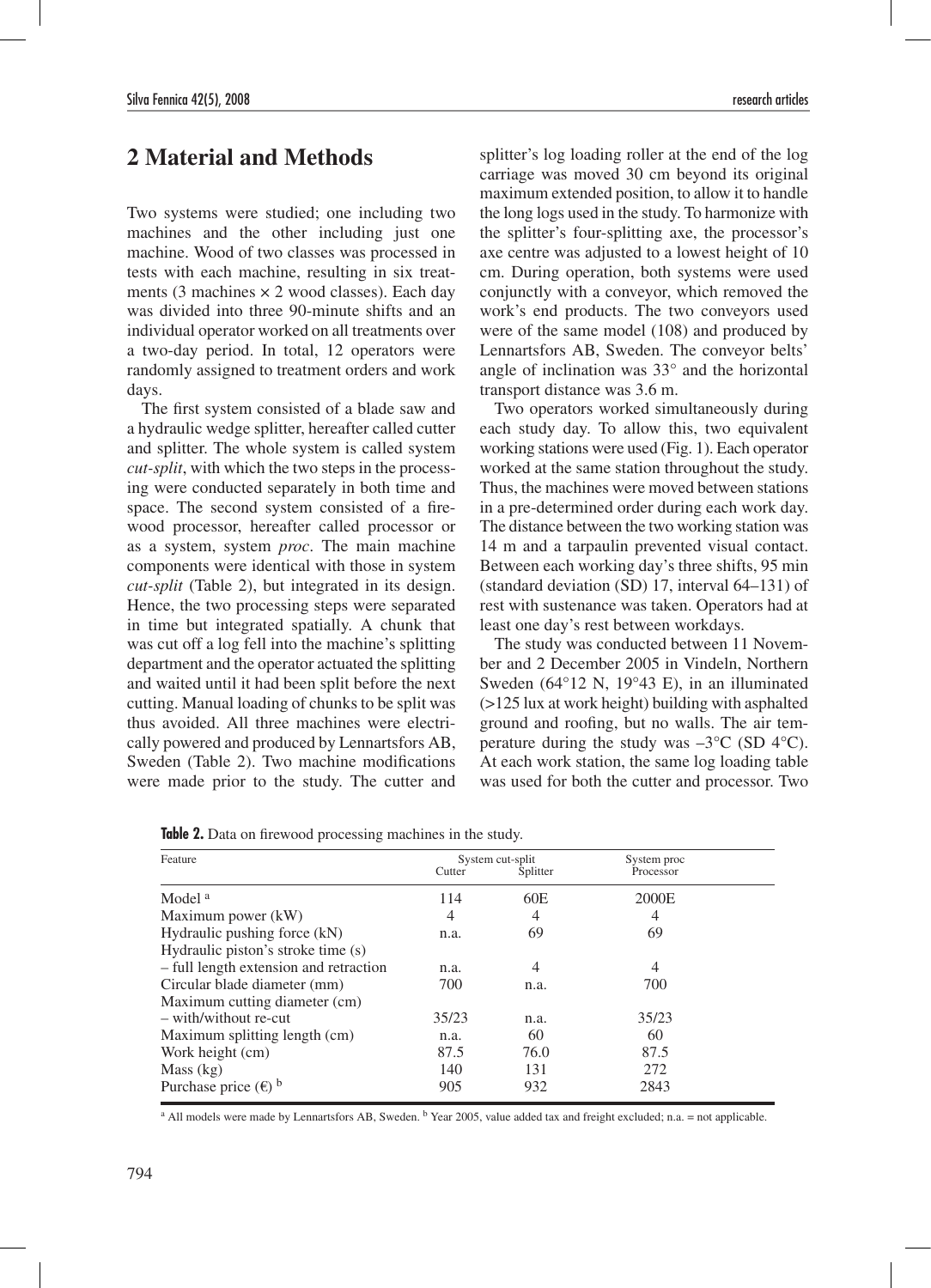

Fig. 1. Organisational overview of the firewood processing. A = operator's position during machine work;  $B = \log$  loading table;  $C =$  loading roll;  $D =$  outer border of a demarcated 2 m area;  $E =$  chunk table  $(1.1 \times 0.8 \text{ m}, \text{height } 0.3 \text{ m})$ ; F = chunk pile; G = billet pile;  $H = \text{tarpaulin}$ ;  $X = \text{observer's position}$ during cutter and processor work;  $Y =$  observer's position during splitter work. Note that both machine systems were used at both work stations and that only cutter or splitter was in position simultaneously.

wooden beams, placed 1.65 m apart and perpendicular to the machine (Fig. 1), held the logs at a height of 0.54 m above ground. To load machines, operators were required to vertically lift logs to the level of machines' loading roll (0.99 m). Loading rolls were placed in line with the closest beam, at a horizontal distance of 0.47 m (Fig. 1). The distance between the machine's operating position and the log loading table was 1.9 m. For logistic reasons, the splitter always succeeded the cutter and was placed on a standardised location in relation to the cutter's work place (Fig. 1). The splitter was not moved during its work shifts, so the proximity to the log chunk pile depended on the pile's size; i.e. the operator's preceding production with the cutter. The centre of the pile was 1.8 m from the machine operating position and the initial distance to the pile was  $< 0.5$  m.

The study was conducted on  $91.9 \text{ m}^3$  solid birch (*Betula* sp.) wood, bark included. The logs (n=2199) were mechanically harvested and processed for pulp wood requirements. The logs' diameter on bark at the top end was >5 cm, their lengths were between 2.0 and 6.0 m, and the width of crooks did not exceed the log's largest diameter by more than 30 cm. Prior to the study, logs were marked with individual numbers and their root and top diameter on bark and length were recorded. Logs were considered to be conical frustums, with volume

$$
V = \pi \times L \times (R^2 + r^2 + R \times r) \times 3^{-1}
$$
 (1)

where R and r are the root and top radii of the log, respectively, and L is the length (Hazewinkel 1988). Logs were sorted into three groups according to their root diameter on bark (Table 3). To allow them to be handled, logs in the group with the largest root diameter were cut to lengths in the interval 2.00–2.50 m. Logs in the other groups were not cut. Logs in the medium root diameter

**Table 3.** Characteristics of logs by wood class.

| Wood class | Number<br>of logs | Interval                      | Root diameter (cm)<br>Mean $(SD)$ | Length $(m)$<br>Mean $(SD)$ | Volume on bark $(m^3)$<br>Mean $(SD)$ | Total        |
|------------|-------------------|-------------------------------|-----------------------------------|-----------------------------|---------------------------------------|--------------|
|            | 925               | $13.0 - 17.9$                 | 14.9(1.4)                         | 4.49(0.50)                  | 0.054(0.013)                          | 49.8         |
|            | 1042<br>232       | $7.0 - 12.9$<br>$18.0 - 30.0$ | 10.9(1.3)<br>20.4(2.1)            | 4.08(0.51)<br>2.46(0.11)    | 0.027(0.008)<br>0.062(0.013)          | 27.7<br>14.4 |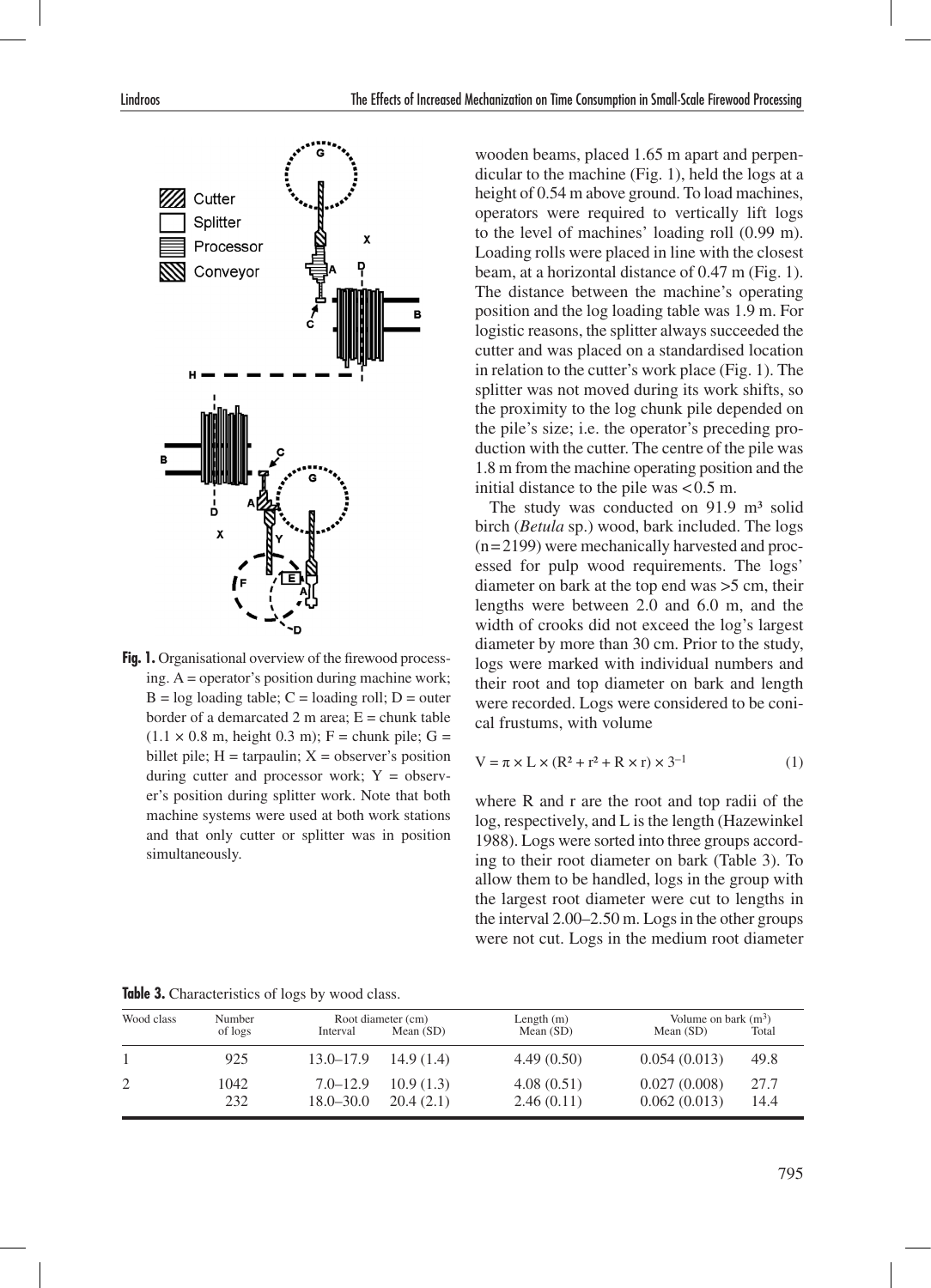group constituted wood class 1, while the logs in the smallest and largest root diameter group were put together in a ratio of 5 :1 to constitute wood class 2. The variation in mean log volume within wood classes, described as the coefficient of variance (CV), differed significantly between wood classes 1 and 2 (T = 19.9,  $p < 0.001$ ), as expected. The CVs were, respectively, 23.9% (SD 3.0%) and 49.0% (SD 5.4%) for wood classes 1 and 2, with no significant differences between systems  $(T \le 1.75, p \ge 0.097)$ . The mean log volume for work shifts were, respectively, 0.0538 m<sup>3</sup> (SD 0.0015 m<sup>3</sup>) and 0.0338 m<sup>3</sup> (SD 0.0028 m<sup>3</sup>) in wood classes 1 and 2, with no significant differences between systems (T≤1.65, p≥0.191). Mean log volume was tested as a covariate in the models of Analysis of Variance (Eq. 3, below) but did not contribute significantly neither in the full nor in the truncated model  $(p=0.320)$  and 0.054, respectively) and did only increase the level of explained variance  $(r^2)$  by one percent unit. Therefore, the mean log volume within wood classes was considered equal between systems and operators. The logs had a raw density of 851 kg m<sup>-3</sup> (SD 41 kg m<sup>-3</sup>, n=958), a moisture content of  $41.7\%$  (SD 2.2%, n=240) and were frozen during the study. There was no significant difference in raw density between wood classes  $(T=0.80, p=0.422)$ .

Before each work shift, logs were loaded on the log tables to a stack height of 0.5–1.5 m. The root ends of the logs were always oriented towards the machine and processed first. Split wood was removed after both processor and splitter work shifts, and after the latter remaining wood chunks were collected. Chunks were considered to be cylinders and their length and middle diameter were measured for volume calculations. Since the sawblade's cutting width was 6 mm and a cut was assumed every 30 cm along the logs expressed as conical frustums (Eq. 1), 1.84% (SD 0.07%, n=1337) of the log volume was calculated to be transformed to sawdust. To give valid spitting production figures, remaining chunks' volumes were, hence, increased by 1.9%  $(1 \times (1 - 0.0184)^{-1} \times 100)$  before being deducted from cutting production.

Prior to each work shift, operators were told to work at their own pace and were given instructions regarding safety and standardised work rou-

tines (to process one log or chunk at a time and to move a new supply of logs or chunks into the demarcated two-metre area on the log loading table or around the splitter when the area was empty; Fig. 1). The chunk length was set to 30 cm and all wood chunks were to be split, with the maximum acceptable size of billets corresponding to a quarter of a cylinder with a diameter of  $20 \text{ cm } (0.0047 \text{ m}^3)$ . Only pieces larger than the maximum size were to be re-split. Operators had a maximum-sized example billet within sight during work shifts. Operators worked under active supervision for 5–10 min prior to each shift. During work shifts, a researcher observed the work from a position located diagonally behind the operators (Fig. 1). The observer corrected unsafe behaviour, violations to standardised work routines and helped to correct machine malfunctions. Two observers were used, each assigned to the same operators throughout the study.

Time consumption for the work was recorded through continuous time studies by the use of Husky FS3 hand-held computers running Siwork 3 version 1.1 software (Kofman 1995). The time consumption was recorded as work time (WT), which was transformed for analysis to main work time (MW) (IUFRO WP 3.04.02 1995) in minutes per m³ solid wood on bark (min m–3). WT and MW correspond approximately to the  $E_{15}$  and  $E_0$ time, respectively. Study units for the cutter and processor were logs and for the splitter the study unit was 50 split wood chunks, the latter chosen for data entry reasons. Work elements (Table 4) did not overlap and thus, no priority order was assigned.

Through snowball sampling, the 12 operators were selected to compose a homogenous group of males with recurrent annual experience of processing more than  $10 \text{ m}^3$  of solid firewood with a circular saw cutter and hydraulic splitter. Grounds for excluding candidates were smoking, restraining physical conditions and recurrent annual experience of processing firewood volumes exceeding 50 m<sup>3</sup> per year or of work with a firewood processor. Operators' mean (SD, interval) age, height and mass with clothes and shoes was 69.6 years (5.5, 60–79), 1.73 m (0.06, 1.65–1.85) and 79.9 kg (5.2, 70.9–90.2), respectively. Prior to the study, operators were asked about their motivation for their routine firewood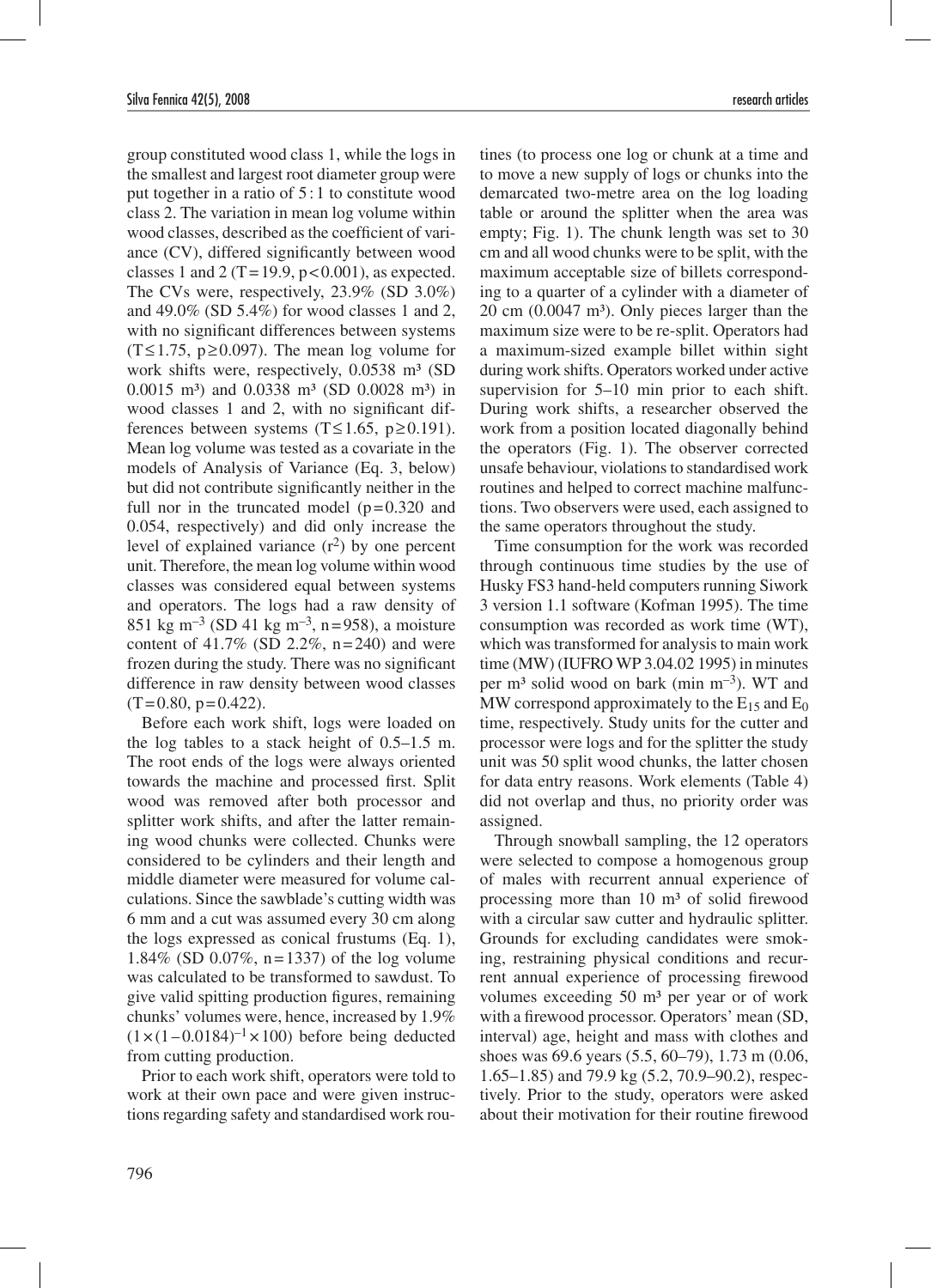| Work element  | Applies to               | Definition                                                                                                                                                                                                                                                           |
|---------------|--------------------------|----------------------------------------------------------------------------------------------------------------------------------------------------------------------------------------------------------------------------------------------------------------------|
| Loading       | Cutter $\&$<br>processor | Transport of logs from log table to machine. Started when operator<br>moved from the machine towards the log table and stopped when<br>machine work started.                                                                                                         |
| Machine work  | All machines             | Wood processing, including de-jamming of conveyor.<br>Cutter and processor: started when operator began to push the loaded<br>cutting cradle towards the sawblade and stopped when loading<br>started.<br>Splitter: included both loading and splitting wood chunks. |
| Miscellaneous | All machines             | Other activities that contributed to work, e.g. moving logs or<br>chunks closer and picking up billets from ground.                                                                                                                                                  |
| Delays        | All machines             | Operational, mechanical and personal delays that interrupted normal<br>productive work activities.                                                                                                                                                                   |

**Table 4.** Definition of work elements.

processing, which yielded a high mean score: 7.1 (SD 1.6) on a 10-grade scale, where 10 was the highest possible motivation for the work.

Operators' heart rates were recorded every 15th second during work shifts with cordless heart rate monitors (Polar Electro Oy, Finland). The monitors showed no indications of interference by the machines' electrical engines. Before work on the operators' second day their heart rate at rest was recorded after they had lain down for at least 20 minutes. No coffee or other sustenance was offered prior to the rest heart rate recordings. The physical workload was described as the percentage of the heart rate reserve (HRres) used and calculated as

$$
HR_{res} = (HR_w - HR_r) \times (HR_m - HR_r)^{-1} \times 100
$$
 (2)

where  $HR_w$  is mean heart rate during work and  $HR_r$  is heart rate at rest (Rodahl 1989, Wu and Wang 2002).  $HR_m$  is maximum heart rate and was estimated as  $HR_m = 210 - (0.662 \times age)$  (Bruce et al. 1974).

Deviations were expected, but unwanted, variations in the normal work procedures, and thus not included in the work element Delays. Deviations were counted, divided into the categories re-cuts, re-splits, external disturbances and human disturbances. Re-cuts occurred when logs with sizes exceeding the saw blades' cutting capacity (23 cm) were treated. When logs had to be cut several times to separate a chunk despite having a small diameter, due for instance to crooks, each extra

cut was considered to be an external disturbance. Re-splits occurred when billets had to be re-split after a well-performed splitting of a large diameter (>20 cm) chunk. In cases when operators re-split billets that according to the observer did not need to be re-split to meet the target size, the cases were nevertheless counted as re-splits. Each re-splitting of a billet was counted, so the perfect splitting of a large chunk could be succeeded by, for example, four re-splits. Unsuccessful splitting of a chunk of appropriate diameters (<20 cm) was counted as an external disturbance. Other external disturbances were those considered to be caused by the machinery (e.g. the conveyor jamming or a splitting axe malfunctioning) or the wood, while human disturbances were those considered to be caused by the operator (e.g. inappropriate machine commands). An analyse based on deviations per produced  $m<sup>3</sup>$  is presented here, while the deviations are further described and analysed differently elsewhere (Lindroos, in prep.).

Directly after each work shift, operators were individually interviewed about their experiences during the work. Each interview included the same questions, which had been introduced before each operator's first work shift. Operators were asked to report their perceived level of physical exertion, efficiency, motivation, risks and deviations during the normal work on a Borg CR100 scale with instructions adapted from Borg (1998). Borg's Category-Rate scales are suitable for measuring the intensity of most types of experiences (Borg 1998) and the CR100 scale ranges from 0 to 100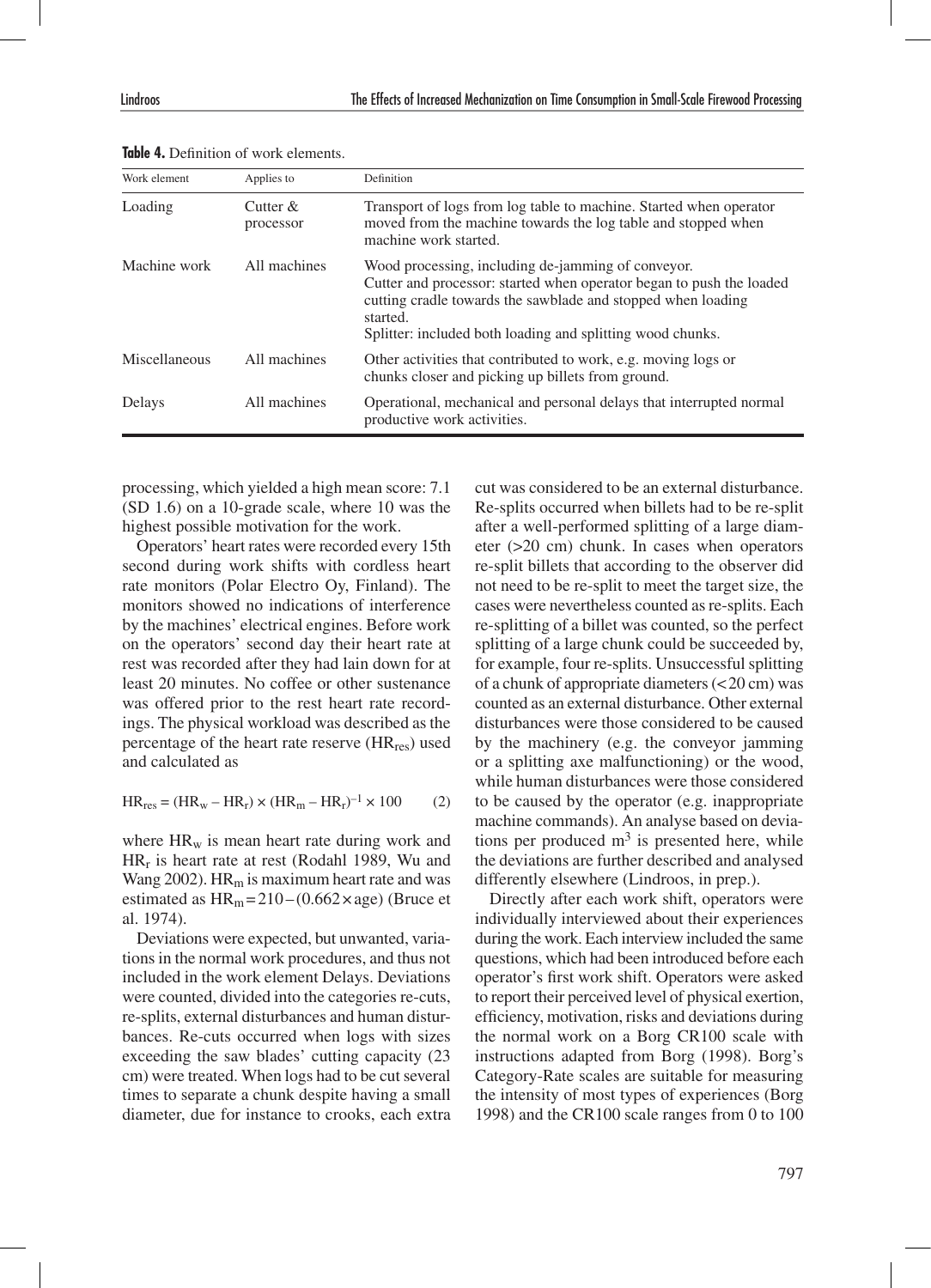in centiMax (cM) units, with descriptive adjectives that correspond to certain numbers on the scale (Borg and Borg 2002). The scale's main anchor is at the number 100 (adjective "Maximal"), which represents the strongest previously experienced intensities. However, the scale allows operators to report higher values than 100. The interview also contained questions concerning perceived causes of deviations, desired changes in the work, perceived risks and whether the operator would like to work in a similar fashion at home. Operators were told not to discuss the study with each other.

The method used to analyze effects of treatments was Analysis of Variance (ANOVA), based on the model:

$$
y_{ijk} = \mu + \alpha_i + \beta_j + (\alpha \beta)_{ij} + c_k + (\alpha c)_{ik} + (\beta c)_{jk} + e_{ijk} \tag{3}
$$

where  $y_{ijk}$  is the response variable,  $\mu$  is the grand mean,  $α<sub>i</sub>$  is the fixed effect of system,  $β<sub>i</sub>$  is the fixed effect of wood class,  $c_k$  is the random effect of operator and *eijk* is the random error. The model also contains the fixed interaction effect  $(\alpha\beta)_{ii}$ and the two random interaction effects  $(\alpha c)_{ik}$  and  $(\beta c)_{ik}$ . In the cases where n=12 and there were no significant interaction effects with operator, those interaction effects were removed from the model (truncated ANOVA) to improve otherwise low degrees of freedom in the analysis of operator as main effect. When evaluating the component machines of the systems the same model (Eq. 3) was used, but with β*j* signifying the fixed effect of machine instead of system. Due to their dependency to treatments, it was not possible to use observed exertion or perceptions of work as co-variates to the model.

A general linear model (GLM) was used for analyzing the ANOVA models (Minitab 14, Minitab Ltd.). During the GLM procedure, pairwise differences were analysed with Tukey's simultaneous test of means. This procedure allowed analyses of differences between e.g. system/ machine and wood class combinations while considering the operator blocking. Analyses of Pearson's correlation coefficient were used to find variable relationships, which were established through linear regression analysis. The critical significance level was set to 5%.

### **3 Results**

The total study time was 108 hours and 50 minutes, of which 57.3 min (0.9%) consisted of delays. The machine that caused most delays  $(2.1 \pm 3.4\% \text{ of work time (mean ± SD))}$  was the cutter, mainly due to problems with its movable blade cover, while delay times for splitter and processor were minor  $\left($ <0.5 ± 0.7%). Delay times were deducted from the time consumption and were not included in the further analyses.

#### **3.1 Systems' Efficiency**

The three main effects system, wood class and operator significantly affected the time consumption (truncated ANOVA, p≤0.001), which not was true for the interaction effect of system and wood class (p=0.479). Work was conducted more efficiently with system *proc* than with system *cutsplit* and wood of class 2 required more work time than wood of class 1 (Fig. 2). When considering operator blocking, the time consumption for the four combinations of systems and wood classes were significantly different, (Tukey test,  $p \le 0.007$ ; Fig. 2). Within operators, the mean time consumption per m³ with system *proc* expressed as a ratio of the time consumption with system *cut-split* was 0.67 (SD 0.10) and 0.75 (SD 0.13) for processing



**Fig. 2.** Time consumption (mean and SD between operators, n=12) by system and wood class. Different letters indicate significant differences  $(p<0.05)$ between combinations with consideration taken to operator blocking (Tukey test).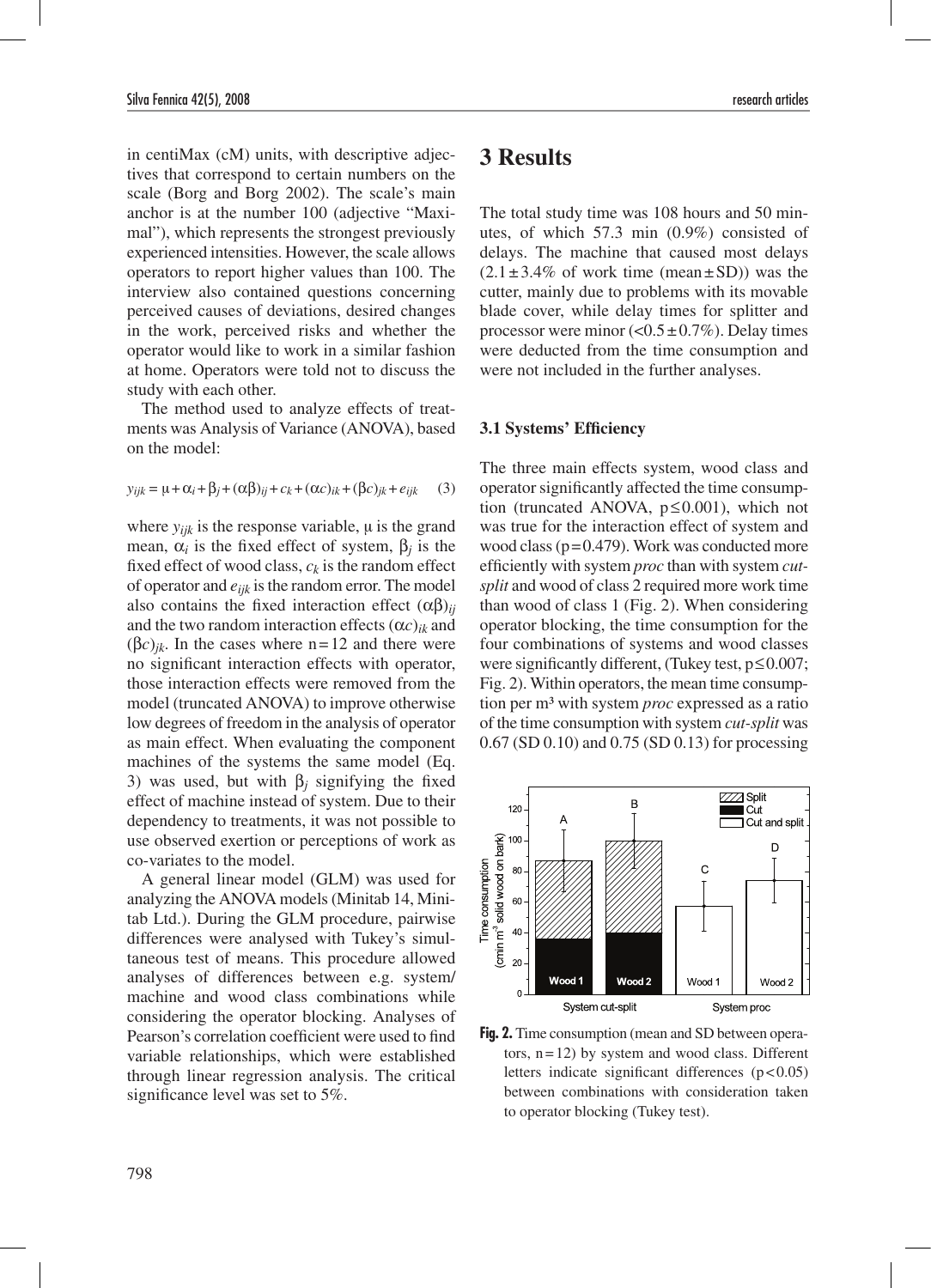**Table 5.** Number of deviations per  $m<sup>3</sup>$  solid wood on bark processed (mean and SD over operators,  $n = 12$ ) and the simple linear regression function (y = a + b  $\times$  x) for the relation between deviations (x, n m<sup>-3</sup>) and time consumption  $(y, \text{min } m^{-3})$ .

| Extra work   |                                               | <b>Disturbances</b>                             |                                         | Deviations. | Regression variables                                               |   |              |                                        |  |
|--------------|-----------------------------------------------|-------------------------------------------------|-----------------------------------------|-------------|--------------------------------------------------------------------|---|--------------|----------------------------------------|--|
| System       | Re-cuts                                       | Re-splits                                       | External                                | Internal    | Total                                                              | a | <sub>b</sub> |                                        |  |
| Wood class 1 |                                               |                                                 |                                         |             |                                                                    |   |              |                                        |  |
| Cut-split    | $0.5^{\text{ a}}(0.7)$ 8.8 $^{\text{a}}(7.7)$ |                                                 | 90.9 $a(32.5)$ 9.2 $a(14.1)$            |             | $109.5$ ab $(44.5)$                                                |   |              | 55.8 0.29 0.027 0.40                   |  |
| Proc         | $0.3a$ (0.6) 3.0 <sup>a</sup> (2.8)           |                                                 |                                         |             | 65.0 $\text{a}$ (47.8) 8.9 $\text{a}$ (5.9) 77.2 $\text{b}$ (48.5) |   |              | $33.3 \quad 0.31 \le 0.001 \quad 0.88$ |  |
| Wood class 2 |                                               |                                                 |                                         |             |                                                                    |   |              |                                        |  |
| Cut-split    |                                               | 0.6 $\frac{a(1.2)}{32.7}$ b (18.9)              | 90.2 $\alpha$ (28.4) 9.4 $\alpha$ (8.5) |             | 132.8 $\alpha$ (40.8)                                              |   |              | 65.5 0.26 0.044 0.35                   |  |
| Proc         |                                               | $1.0^{\text{a}}(1.4)$ 30.9 $^{\text{b}}$ (21.8) |                                         |             | 78.1 $\alpha$ (39.8) 12.4 $\alpha$ (7.5) 122.3 $\alpha$ (47.5)     |   |              | 55.0 0.16 0.084 0.27                   |  |

Within columns, different superscript letters indicate significant differences (p<0.05) between system and wood class combinations with consideration taken to operator blocking (Tukey test).

wood of classes 1 and 2, respectively. The mean time consumption for processing wood of class 1, as a ratio of the time required for wood of class 2, was 0.87 (SD 0.08) and 0.78 (SD 0.18) using systems *cut-split* and *proc*, respectively. Withinoperators, the relative difference between systems did not vary between wood classes (Paired T-test,  $p=0.158$ ), nor did the relative difference between wood classes differ between systems (Paired T-test, p=0.218). Age was not correlated to time consumption in any of the four systemwood class combinations (p≥0.070).

Mean volume of produced billets differed significantly between operators, systems, wood classes and there was an interaction between the two latter (truncated ANOVA,  $p \le 0.042$ ). When working with system *proc* and wood class 2, operators produced billets with a significantly (Tukey test, p≤0.004) lower mean volume of  $(0.91 \pm 0.38 \text{ dm}^3 \text{ (mean ± SD)}, n = 239)$  than with the other three combinations of system and wood class  $(1.04 \pm 0.42 \text{ dm}^3, \text{n} = 719)$ . The mean length of the billets was 31.1 cm (SD 2.0 cm) and besides the operator effect (truncated ANOVA,  $p=0.001$ ) there were no significantly treatment effects (truncated ANOVA, p≥0.104). Changing the factor "operator" to fixed instead of random in the truncated ANOVAs allowed tests of the amount of operators with different billet sizes, which was indicated as low; one operator significantly differed in volume of produced billets from one other operator (Tukey test,  $p=0.043$ ) and in chunk length from three other operators (Tukey test,  $p \leq 0.013$ ).

#### **3.2 Systems' Deviations from Normal Work**

The number of deviations from normal work per m<sup>3</sup> processed were significantly affected by wood class and operator (truncated ANOVA,  $p \le 0.011$ ), and the system's effect was just outside the set level of significance  $(p=0.058)$ . Re-splits were more frequent when class 2 wood was processed, irrespective of system (Table 5). The most common kinds of deviation were external disturbances (Table 5), of which high proportions were due to chunks and billets jamming the conveyor and malfunctions of the splitting axe. Deviation frequency was correlated to time consumption, but the level of explained variance was generally low except for the combination of system *proc* and wood class 1 (Table 5). At the machine level, irrespective of wood class, work with the cutter resulted in significantly fewer deviations per m<sup>3</sup> (Tukey test,  $p=0.001$ ) than work with the other machines (data not shown).

#### **3.3 Machines' Efficiency**

Due to the operators' effect on time consumption, it was important to investigate differences between operators' work in the study. For this purpose, the operator differences for each of the component machines of the systems were evaluated. No significant interaction effects between operator and machine or wood class were found (full ANOVA,  $p \ge 0.126$ ) for neither of the variables analysed in Table 6. Machine, wood class, operator and the interaction effect between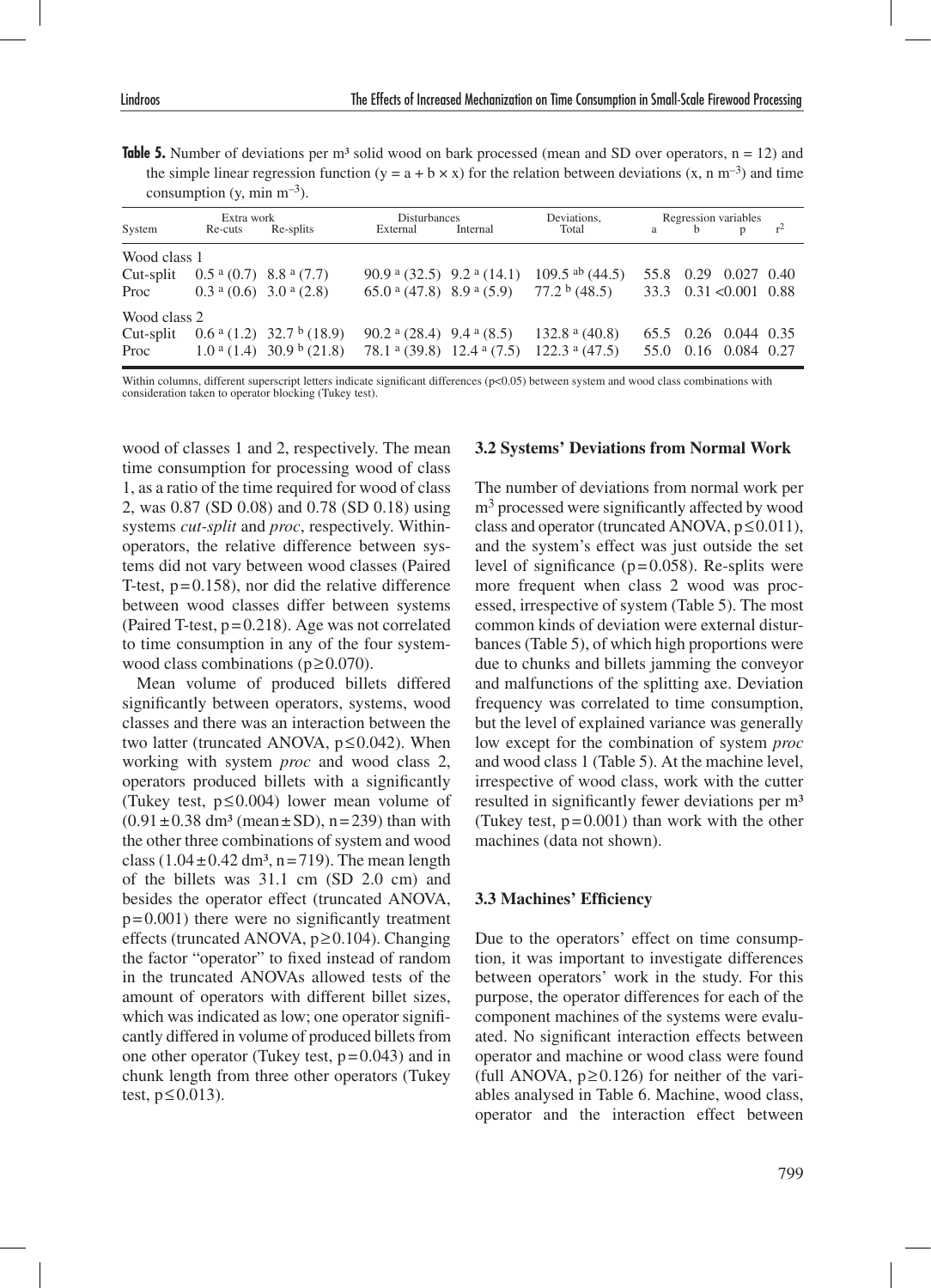**Table 6.** Levels of significance (p-values) from the analysis of variance of treatment's effect on time consumption (min  $m^{-3}$  solid wood on bark), used heart rate reserve (%) and perceived (Borg  $CR100$ , cM) efficiency, exertion, motivation and risk. Error  $DF = 55$ 

|                         | Machine | Wood    | Operator | Machine x Wood | $r^2$    |
|-------------------------|---------|---------|----------|----------------|----------|
| Time consumption        | < 0.001 | < 0.001 | < 0.001  | 0.011          | 86.8%    |
| Used heart rate reserve | 0.002   | 0.260   | < 0.001  | 0.807          | 81.0%    |
| Perceived efficiency    | 0.170   | 0.492   | < 0.001  | 0.095          | 57.0%    |
| Perceived exertion      | 0.380   | 0.112   | < 0.001  | 0.810          | $47.1\%$ |
| Perceived risk          | 0.037   | 0.140   | < 0.001  | 0.176          | 64.0%    |
| Perceived motivation    | 0.010   | 0.934   | < 0.001  | 0.799          | 68.8%    |

Significant values ( $p < 0.05$ ) in bold.

**Table 7.** Mean time consumption and time distribution between work elements (mean and SD) between operators  $(n = 12)$ .

| Wood class   | Machine   | Time consumption<br>$(min m^{-3})$ | Loading                     | Work element $(\%)$<br>Machine work | Miscellaneous          |
|--------------|-----------|------------------------------------|-----------------------------|-------------------------------------|------------------------|
| $\mathbf{1}$ | Cutter    | $36.2$ <sup>a</sup> $(7.4)$        | $26.5$ <sup>a</sup> $(3.2)$ | 70.4 $a$ (2.4)                      | $3.1$ abc $(3.2)$      |
|              | Splitter  | $50.6b$ (13.9)                     | n.a.                        | 95.5 <sup>b</sup> (1.7)             | 4.5 $\frac{b(1.7)}{c}$ |
|              | Processor | 57.5 bc $(16.9)$                   | $17.3b$ (3.2)               | 79.6 $\textdegree$ (3.6)            | $3.1$ abc $(2.3)$      |
| 2            | Cutter    | 39.9 $a(7.3)$                      | $29.2a$ (2.9)               | $67.3d$ (1.9)                       | 3.5 abc $(2.4)$        |
|              | Splitter  | $59.9^{\circ}$ (11.2)              | n.a.                        | 96.9 <sup>b</sup> (1.9)             | 3.1 abc $(1.9)$        |
|              | Processor | 74.2 $d(14.4)$                     | $16.9b$ (3.1)               | $81.3$ c $(2.7)$                    | $1.8^{\circ}$ (1.0)    |

n.a. = not applicable. Different superscript letters within columns indicate significant differences ( $p < 0.05$ ) with consideration taken to operator blocking (Tukey test).

machine and wood class all had significant effects on time consumption per m<sup>3</sup> processed (truncated ANOVA, Table 6). The cutter required the least time, irrespective of wood class (Table 7) (Tukey test,  $p \le 0.007$ ). For splitter and processor, wood of class 2 required significantly more time per processed m<sup>3</sup> (Tukey test,  $p \le 0.030$ ). Within machines, wood classes had little influence on the time distribution among work elements. The 3% higher proportion for loading wood of class 2 than for loading wood of class 1 when using the cutter was the largest wood class effect.

The operators' mean heart rate during the work shifts was 98.0 beats per minute (SD 18.7, interval 70–135), corresponding to 35.3% (SD 12.9%, interval 12–68%) of their heart rate reserve, with significant differences both between machines and between operators (Table 6). Within operators and regardless of wood class, operators used more of their heart rate reserve when working with the cutter  $(38.9 \pm 14.5\%$ , mean  $\pm$  SD) than when working with the splitter  $(33.3 \pm 11.5\%)$  or processor (33.8 ± 12.2%) (Tukey test,  $p$  ≤ 0.009).

Used heart rate reserve was not correlated to time consumption in any of the six machine-wood class combinations ( $p \ge 0.108$ ).

### **3.4 Operators' Perceived Efficiency, Exertion, Risks and Motivation**

The operators reported that they were very content with the efficiency of the machines and the work methods  $(50.5 \pm 19.0 \text{ cM})$  used in the study. Perceptions differed significantly between operators in this respect, but there was no effect of machine, wood classes or the combinations of machines and wood classes (Table 6). Between operators, there was no correlation between perceived efficiency and time consumption per m³ processed in the different machine and wood class combinations (Pearson's r = –0.48 to 0.46,  $p \ge 0.118$ ).

The operators generally perceived their levels of exertion to be moderate to strong during the work  $(36.0 \pm 14.7 \text{ cM})$ , with differences between operators being the only significant effect (Table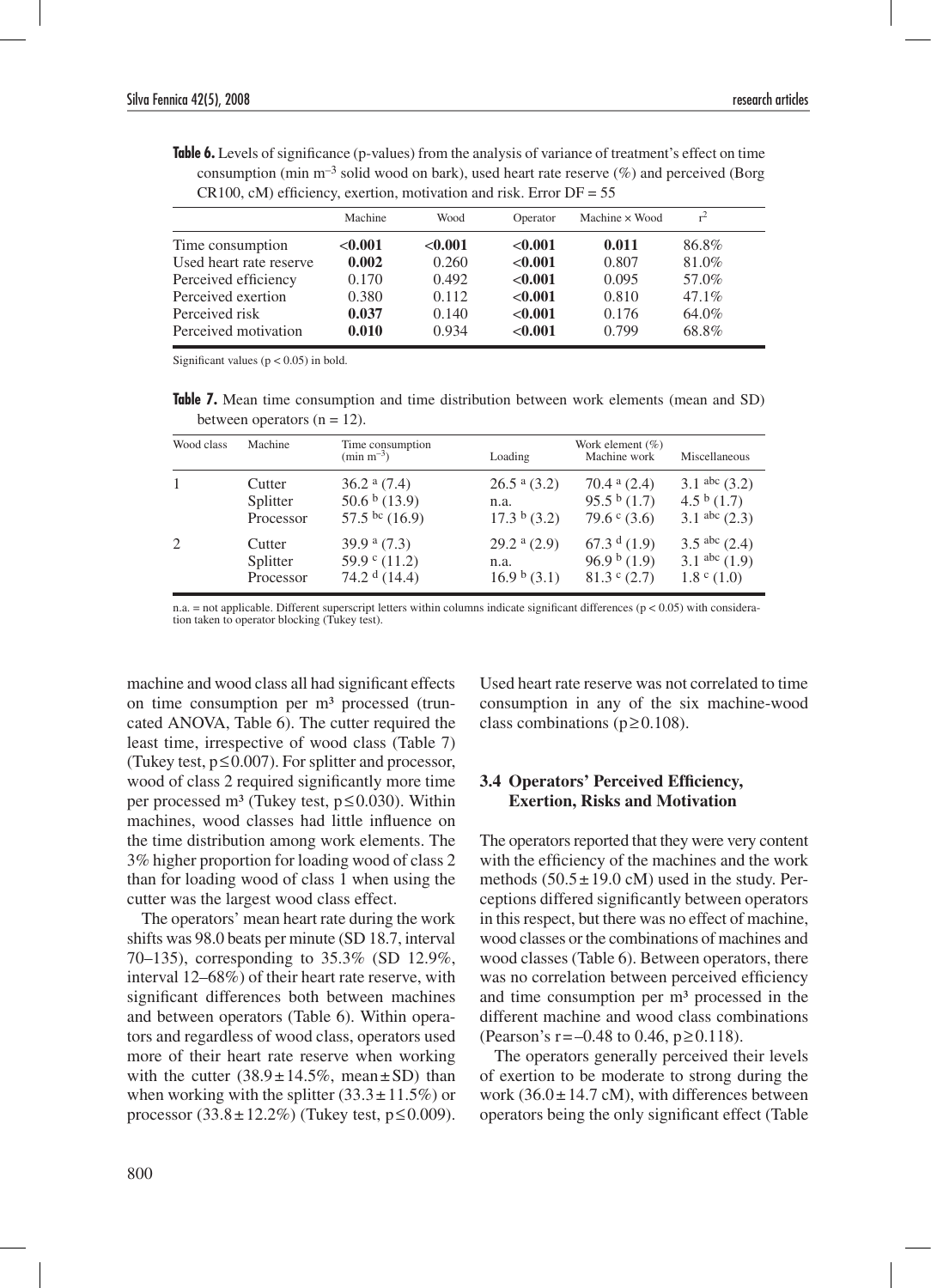6). Between operators, the splitter and processor with wood class 1 were the only combinations with a significant correlation between operator's used heart rate reserve and perceived exertion (Pearson's  $r=0.61$ ,  $p = 0.03$ ), but even in these cases the level of explained variance was low (simple regression,  $r^2$ =0.38).

Risk perceptions differed between operators and between machines (Table 6). The accident risks during the work were generally perceived to be very low. The splitter was perceived to be the least risky machine,  $(6.4 \pm 5.2 \text{ cM})$  while the risk scores for the cutter and processor were slightly higher  $(9.6 \pm 7.3 \text{ cM} \text{ and } 9.5 \pm 7.8 \text{ cM} \text{, respectively)}$ . The differences within-operators were, however, just outside the set level of significant (Tukey test, p≥0.057). Operators reported strong perceived motivation for the work during the study, with an overall mean value of 52.5 cM (SD 20.1). However, perceived motivation levels differed both between operators and between machines (Table 6). Within operators and regardless of wood class, operators perceived significantly higher motivation during work with the splitter than with the cutter (Tukey test,  $p=0.008$ ) and no other significant differences were detected.

## **4 Discussion**

### **4.1 Operator Influences**

As expected, the more mechanised system (*proc*) was significantly more efficient than the other system. The efficiency was also higher when logs with a relatively high mean volume and relatively homogenous diameters (wood class 1) were processed, regardless of mechanisation level. Despite the homogeneity of the operatives in terms of demographic variables and work experience, large inter-individual variations in efficiency were found in the current study (Fig. 2) just as in numerous other studies (e.g. Hansson 1965, Björheden 2001, Ovaskainen et al. 2004). The quota between the most efficient and the least efficient operator's time consumption ranged from 1.66 for system *cut-split* in wood class 2 to 2.19 for system *proc* in wood class 1. With the least efficient third of operators removed from

the material, time consumption values generally decreased by 10.5–17.6% on machine level. Despite the high age and the large span between operators, age was not correlated with efficiency in this study. This fact was probably due to the operators' voluntary participation. Persons with perceptions of declined ability for the work were unlikely to have agreed to participate, which may have masked some of the general effect of declining physical capacity with old age in the results.

The variations found between operators did not influence the results in terms of significant interaction effects, for instance between operator and system or machine. In other words, operators all responded similarly to treatments, but at different absolute levels. Hence, the current study's finding of a 33% lower mean time consumption for system *proc* compared to system *cut-split*  when processing wood of class 1 is probably more applicable to other operators than the absolute mean time difference of 29.5 min m–3. However, for operators that differ greatly from the studied group in terms of demographic variables and work experience, the differences are also likely to distort relative comparisons. Interestingly, operators' perceptions of the work varied more than the observations of performed work.

Operators had little experience of using the specific machines prior to the study, even though they had extensive experience of the *cut-split*  system. Despite that work elements were similar in many aspects, processor was a type of machine that they had little or no experience of, since this was a selection criterion in the formation of a homogeneous group. It is possible that a certain learning effect may have influenced the results, reducing time consumption per  $m<sup>3</sup>$  as the time the operators spent working on the machines increased. On the other hand, it has been argued that operators perform above their normal level when studied, especially during the first days (Makkonen 1954, Harstela 1991). These factors may therefore have had counteracting effects on changes in the operators' performance over time during the study. Furthermore, any learning influence on the results was probably minor due to the similarities and relative simplicity of the machines and work tasks, the training time before each shift (5–10) minutes and the high number of work cycles performed during each work shift.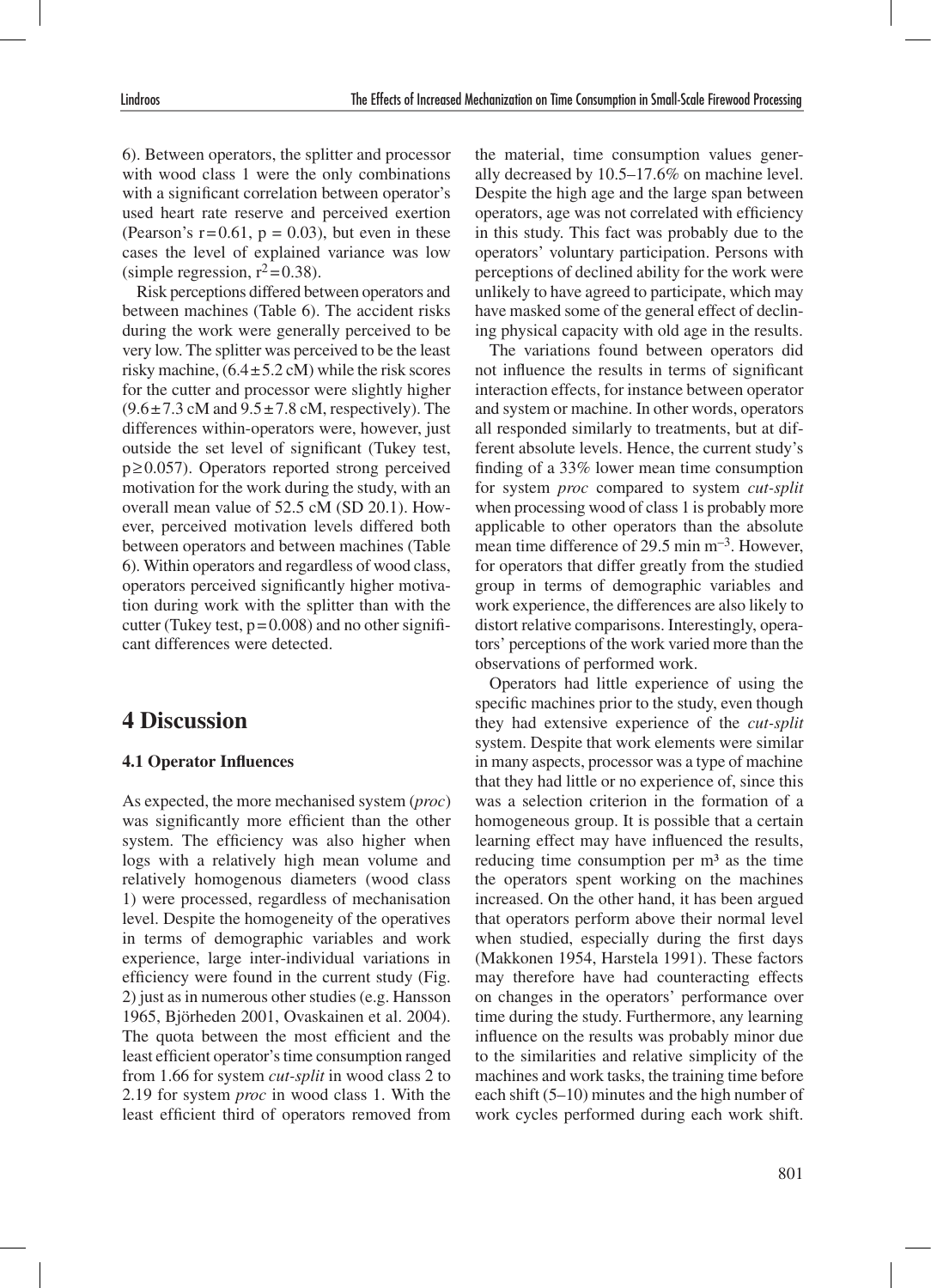The possibility of learning effect suggests, however, that the efficiency differences between the two systems probably would increase with further work time on the processor.

### **4.2 External Validity**

The finding that the time required to process a unit volume of wood was lower in a more mechanised system is consistent with previous studies' findings (cf. Table 1). As mentioned previously, between-study differences in absolute values of time consumption are difficult to compare meaningfully, because of differences inter alia in methodology, conditions and targeted billet properties. However, the following comparisons with similar machines and systems illustrate both some of the differences and the difficulties involved in making comparisons.

A *cut-split* system studied by Swartström (1986) reportedly had 60% lower time requirements for processing wood approximating to class 1 than the values obtained in the current study. However, in the cited study 25 cm long billets were produced, the work involved in loading logs on the machine was excluded and the time consumption values were based on the processing of four three-metre logs. A blade cutter study by Liss (1996) yielded a similar time consumption value (36.7 min  $m^{-3}$ ) to those found in the current study (36.2 and 39.9 min  $m^{-3}$  for wood classes 1 and 2, respectively) when producing 35 cm long billets. The time consumption values were based on eight operators' processing a total of 8 m<sup>3</sup> of logs in mixed, but unspecified diameters. In a processor study by Björheden (1989) time consumption values 50% lower than those found in the present study were obtained, but longer billets (50 cm) were produced, only a small amount of wood  $(0.8 \text{ m}^3)$  was processed and there was only one operator. A study by Granqvist (1993) reportedly found that operation of an investigated processor consumed less than half as much time  $(24.2 \text{ min } \text{m}^{-3})$  as found in the current study, based on a sample of two operators processing  $2.5 \text{ m}^3$  of wood into 35 cm long billets.

Generally, previous studies have found that less time is required per  $m<sup>3</sup>$  processed wood than the current study. The study's external validity is nevertheless considered strong, since differences are likely to be mainly attributable to the differences in study design and operator characteristics. A small number of logs were processed in most previous studies, implying that operators could work harder than normal without becoming exhausted during the experiment (Makkonen 1954, Harstela 1991). In the present study, work was conducted during relatively long (1.5 h) work shifts at levels that are generally recommended for continuous work (25–40% of one's workload capacity (Rodahl 1989, Wu and Wang 2002)). Furthermore, considerably fewer operators were included in the previous studies  $(≤8)$  and they were younger (≤59 yrs) than in the current study. The physical restraints of high age as well as the psychological and physical restraints of long work shifts were likely to decrease work pace compared to other studies. The current study is, therefore, believed to better reflect productivity levels during the operators' normal use of the machines, while most previous studies mainly indicate maximum productivity levels.

#### **4.3 Deviations**

Despite considerable inter-individual differences in time consumption and frequency of deviations from the planned production processes (e.g. errors and malfunctions) between operators, the two variables were positively correlated (Table 5). The reasons for the differences in the frequencies of deviations between the two wood classes are to some extent debatable. However, the increased time requirements for processing wood of class 2 can be mainly ascribed to its lower mean log diameter. The increased number of logs that have to go through the machine for each  $m<sup>3</sup>$  processed is likely to contribute considerably to the number of deviations, but a relevant issue in this context that is less straightforward to address is whether they were generated solely by the machine, solely by the operator or by an interaction between the two. In addition, the larger variation in log diameter in wood class 2 probably contributed to deviations, since the splitting axes' height position was inherently adjusted to the preceding chunk's diameter. With given billet target properties, a large variation in diameter implies a higher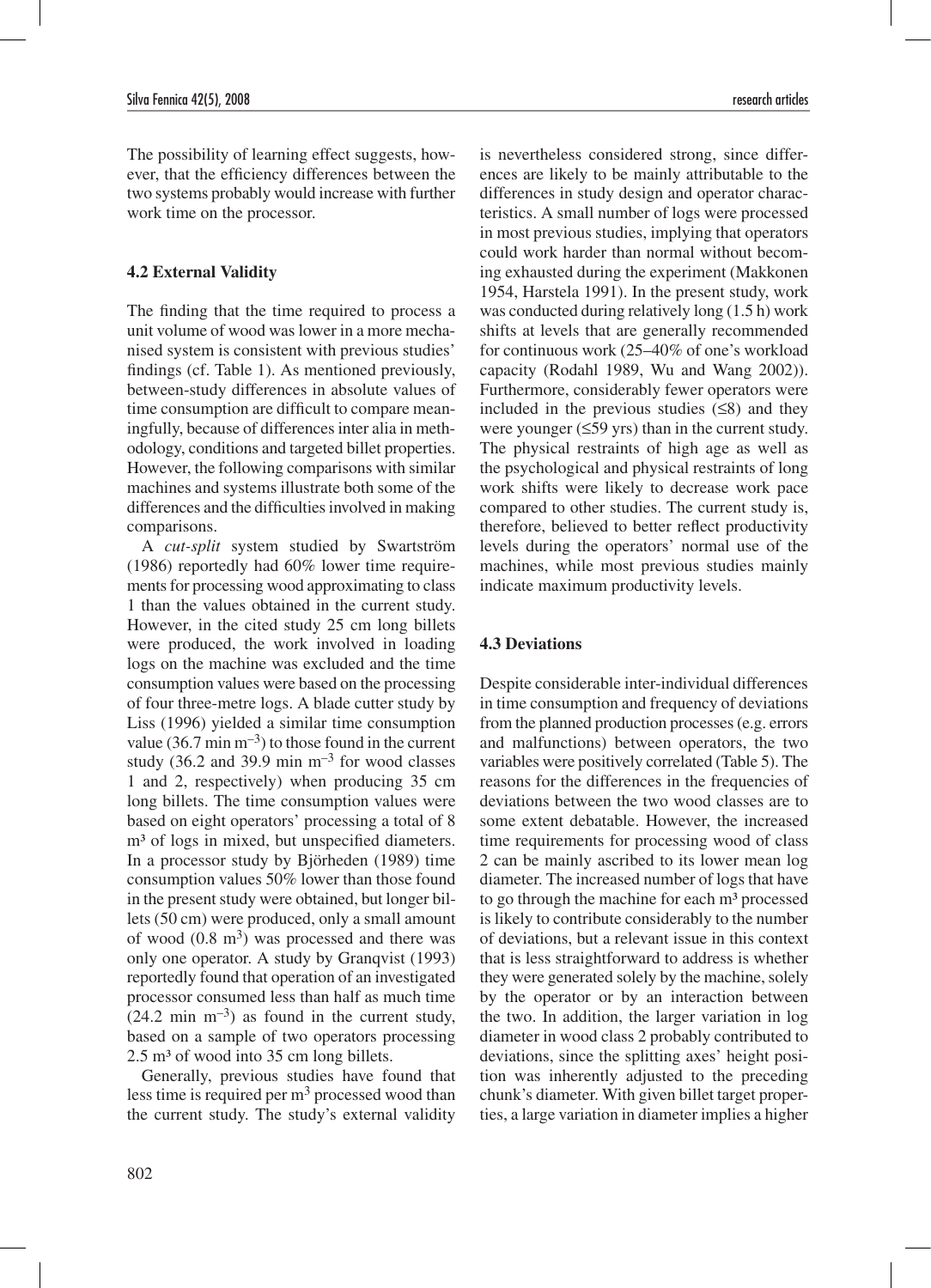proportion of unsuccessful splitting operations. For similar reasons sawmills generally sort logs carefully by diameter to avoid deviations from targeted lumber. The frequency of deviations per processed m3 appears to be associated with a certain amount of extra time, to be added to a base time for deviation-free work. Consistently, the efficiency expressed as number of work cycles per work shift decreases with increased number of deviations for splitter and processor (Lindroos, in prep.). For cutter, on the other hand, the deviations are positively correlated to the number of work cycles, and do not influence the efficiency as suggested (Lindroos, in prep.). To further elucidate this matter, attention should be paid to the time consumption associated with individual deviations.

Mechanisation often implies more complex operations and thus, possibly, higher sensitivity to deviations. The current study did not provide any support for such a correlation, since there were fewer deviations with system *proc* per m<sup>3</sup> than with system *cut-split*. However, large proportions of deviations were due to poor performance of the conveyor, which affected system *cut-split*  twice as often as system *proc* because conveyors were used twice rather than once. Excluding those deviations may have yielded the expected correlation. Additionally, other observations indirectly supported the expected sensitivity increase with mechanisation. The mean volume of the produced billets was significantly smaller for the combination of system *proc* and logs with great variation in diameters and volumes (wood class 2). This can be deducted to the system *proc*'s design, which rendered less operator control over splitting performance and thus signified a narrower span of raw material properties that allowed a desired outcome. The difference is logic in the sense that efficiency is generated on the expense of versatility.

#### **4.4 Economic Considerations**

If time is a limiting factor in a processing situation, a system will need to match or exceed a specific efficiency to meet a given production target. If the production target is to process 30  $m<sup>3</sup>$  of solid wood and 40 h is available, system

*proc* would meet the requirements but system *cut-split* would not. In leisure time based, smallscale firewood processing such strict schedules are believed to be rare. A more realistic approach for investment analyses would be to focus on saved work time, which also provides a basis for economic comparisons between systems. According to this study,  $30 \text{ m}^3$  of wood of class 1 would be processed 14.7 h faster using system *proc* than using system *cut-split*. If the system is calculated to be used for 10 years, the time saving would amount to 147 h. Disregarding interest rates and machine salvage values, the extra cost per saved hour would be the purchase difference (1006  $\epsilon$ , Table 2) divided by the calculated time savings, which would result in an extra cost of 6.8  $\in$  h<sup>-1</sup>. The equivalent extra cost for processing wood of class 2 would be 7.9  $\in$  h<sup>-1</sup>. The investor would then have to assess whether the extra cost is acceptable, i.e. assess the value of the extra leisure time. The less time that is available, the higher extra cost the investor is likely to accept.

The presented analysis builds on the same concept as Gullberg's (1991) comparisons between self-employed forest work and hiring a contractor for the work, but from a reversed approach. The reversed approach is required for analysing the competitiveness of more efficient and more expensive equipment for a given production quantity during leisure time. The equivalent situation in Gullberg's (1991) analysis would be if a forest owner for whom it would be economically advantageous to do work him/herself, would nevertheless decide to hire a contractor in order to gain free leisure time.

Finally, it can be concluded that a relatively small increase in the mechanisation level of firewood processing can increase efficiency considerably. However, whether or not the increase justifies the extra cost for an investment in equipment used for self-sufficiency purposes is dependent on production volumes and the potential investor's valuation of extra leisure time. Additional considerations are also likely to affect investment decisions, such as perceptions of outcome quality, ergonomic factors and safety.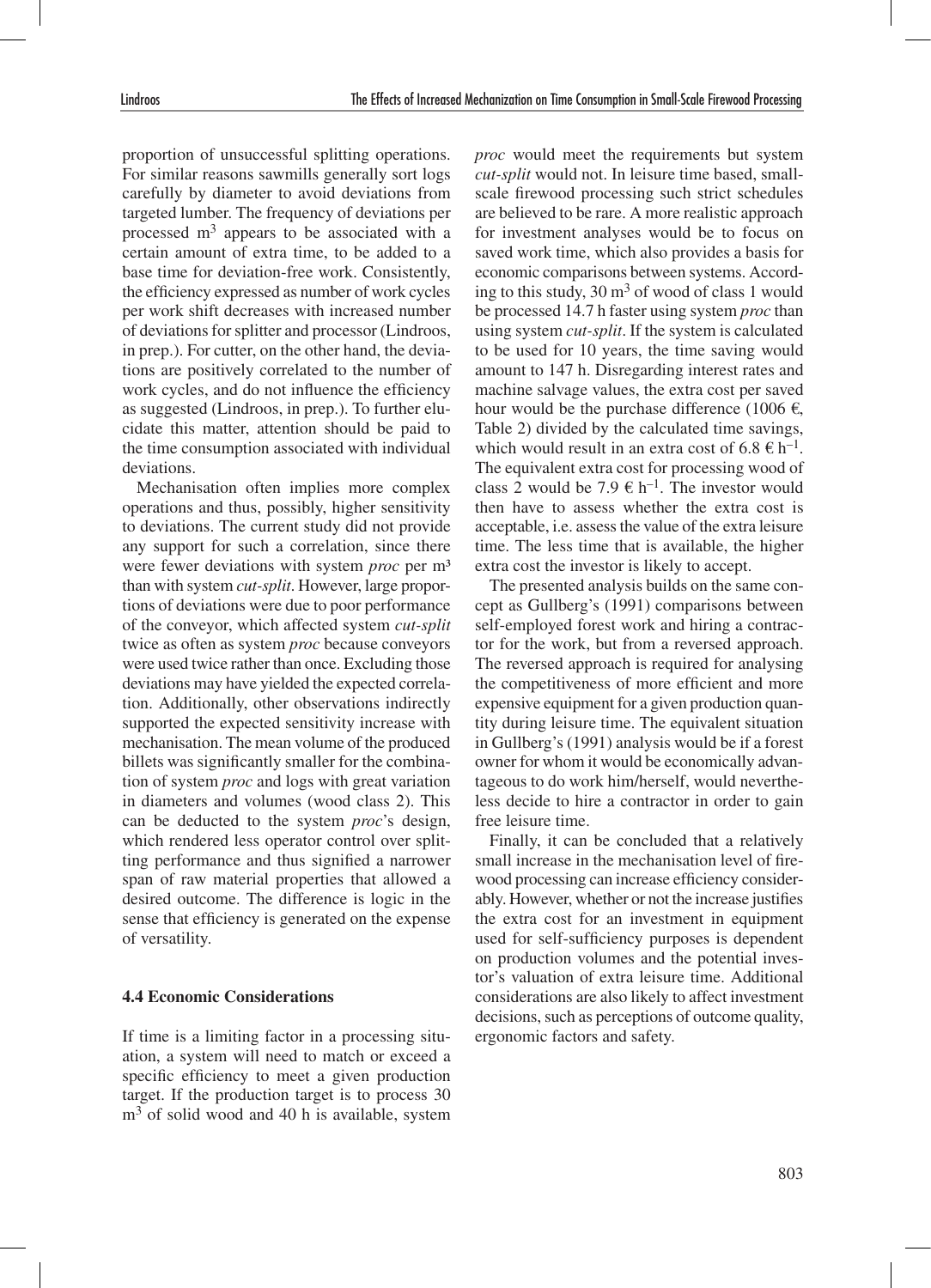### **Acknowledgement**

This study was conducted within the FOR-programme, which addresses self-employed family forestry's working conditions. The work was financially supported by the Faculty of Forest Sciences of the Swedish University of Agricultural Sciences, the SLO foundation's grant SLO-892, Interreg IIIA in the Kvarken-MidScandia region and Baltic forest – an Interreg 3B project. Lennartfors AB and Norra Skogsägarna kindly provided testing material. Thomas Hörnlund, Urban Johansson, Tony Knif, Christer Hedegård and the Regional Forestry Board of Västerbotten are thanked for enabling the field work. Pär Lindroos is especially thanked for invaluable assistance in the field study. Thanks are also due to Sören Holm for statistical advises, to Tomas Nordfjell, Gun Lidestav, Dag Fjeld, Stefan Söderfjell and Börje Rehn for valuable comments and to Sees-Editing Ltd. for revising the English.

### **References**

- Björheden, R. 1989. Traktordriven vedprocessor Pilke 60 [Tractor mounted firewood processor Pilke 60]. Internal paper 20. Department of Operational Efficiency, Swedish University of Agricultural Sciences. Garpenberg. 14 p. [In Swedish].
- , 2001. Learning curves in tree section hauling in central Sweden. International Journal of Forest Engineering 12(1): 9–18.
- Borg, E. & Borg, G. 2002. A comparison of AME and CR100 for scaling perceived exertion. Acta Psychologica 109(2): 157–175.
- Borg, G., 1998. Borg's perceived exertion and pain scales. Human Kinetics. Champaign, Illinois, U.S.A. 101 p.
- Borschmann, R. & Poynter, M. 2003. Feasibility of a plantation-based firewood industry in low rainfall areas of North Eastern Victoria. Australian Forest Growers (NE Branch), Plantations North East Inc., Department of Primary Industries. 53 p.
- Bruce, R.A., Fisher, L.D., Cooper, M.N. & Gey, G.O. 1974. Separation of effects of cardiovascular disease and age on ventricular function with maximal exercise. The American Journal of Cardiology

34(7): 757–763.

- Carlsson, P. 2003. Att brinna för ved [To burn for firewood]. Bachelor thesis. Department of culture and media, Umeå University. 33 p. [In Swedish].
- Etting, K. 2002. Arbetsmiljögranskning av vedprocessorer [Work environment studies on firewood processors]. SMP Report number PU24678/00. The Swedish Machinery Testing Institute (SMP). Umeå. 50 p. [In Swedish].
- Folkema, M.P. 1983. Evaluation of the Cord King FM-50 Firewood Processor. Technical Note TN-66. Forest Engineering Research Institute of Canada. 25 p.
- Granqvist, A. 1993. Produktivitet, fysisk arbetsbelastning samt arbetssäkerhet vid olika metoder att producera brännved [Productivity, work load and work safety in different methods for preparation of firewood]. Työtehoseuran monisteita 8/1993 (26). Helsinki, Finland. 103 p. [In Swedish].
- Gullberg, T. 1991. Analysis of logging systems for pre-commercial and commercial thinnings within the non-industrial private forest sector. Report 191. Department of Operational Efficiency, Swedish University of Agricultural Sciences. Garpenberg. 129 p.
- Hansson, J.-E. 1965. The relationship between individual charachteristics of the worker and the output of work in logging operations. Studia Forestalia Suecia 29. Skogshögskolan. Stockholm. 90 p. [In Swedish with English summary].
- Harstela, P. 1988. Principle of comparative time studies in mechanized forest work. Scandinavian Journal of Forest Research 1988(3): 253–257.
- 1991. Work studies in forestry. Silva Carelica 18. University of Joensuu, Faculty of Forestry. 41 p.
- Hazewinkel, M. (ed.). 1988. Encyclopaedia of mathematics. Kluwer Academic Publishers. Dordrecht, the Netherlands. 508 p.
- Isachsen, O. 1984. Trade with and use of firewood. Research paper 6. Norwegian Forest Research Institute. Ås. 32 p. [In Norwegian].
- IUFRO WP 3.04.02. 1995. Forest work study nomenclature. Test edition valid 1995–2000. Department of Operational Effeciency, Swedish University of Agricultural Sciences. Garpenberg. 16 p. ISBN 91-576-5055-1.
- Jouhiaho, A. (ed.) 2004. Commercial production of chopped firewood. Research report 392. TTS (Work effeciency Institute). Helsinki. 115 p. [In Finnish with English summary].